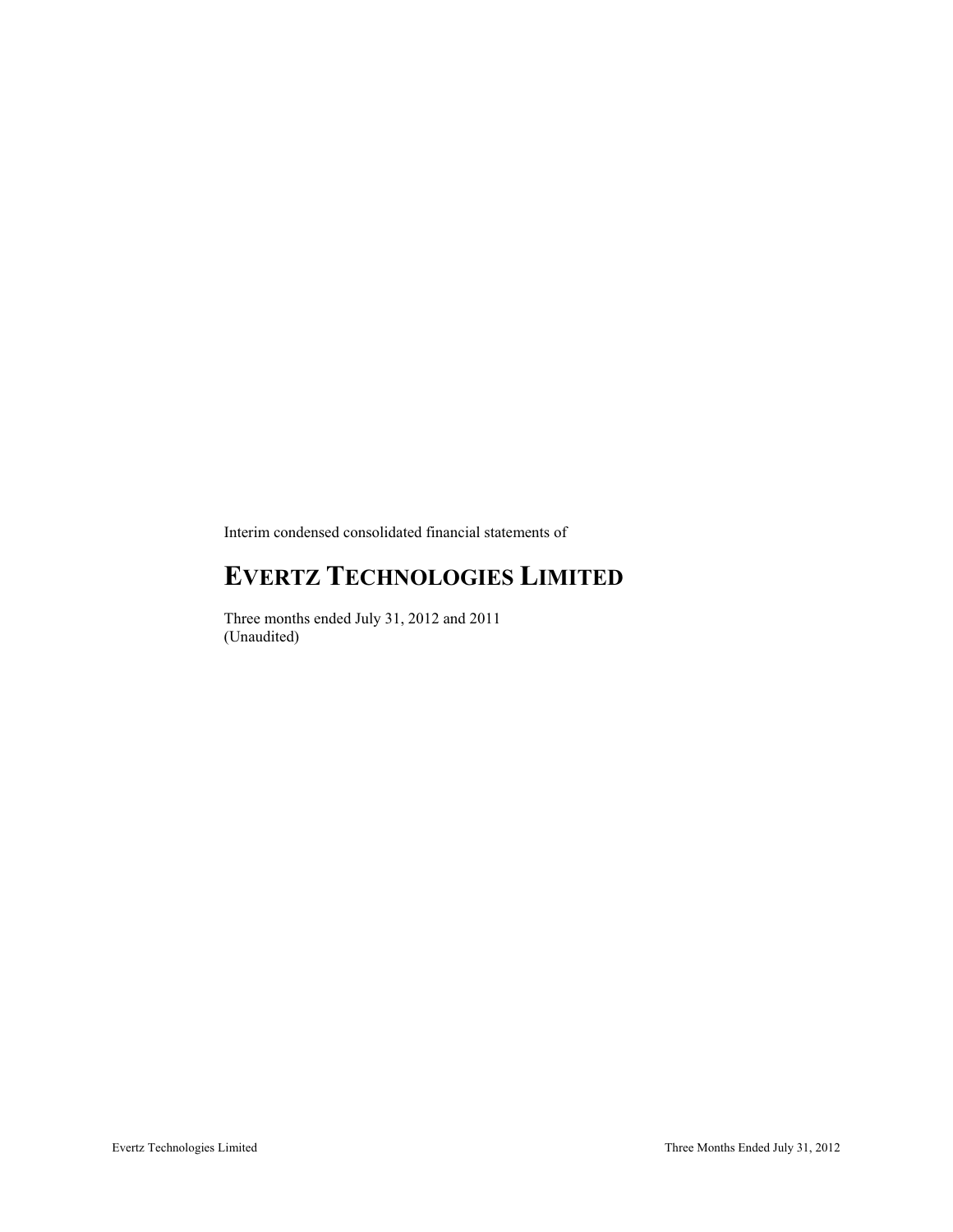## **MANAGEMENT REPORT**

The management of Evertz Technologies Limited ("the Company") is responsible for the preparation of the accompanying interim condensed consolidated financial statements. The interim condensed consolidated financial statements have been prepared in accordance with International Financial Reporting Standards and are considered by management to present fairly the consolidated financial position, operating results and cash flows of the Company.

These interim condensed consolidated financial statements have not been reviewed by the auditor. These interim condensed consolidated financial statements are unaudited and include all adjustments, consisting of normal and recurring items, that management considers necessary for the fair presentation of the consolidated financial position, results of operations and cash flows.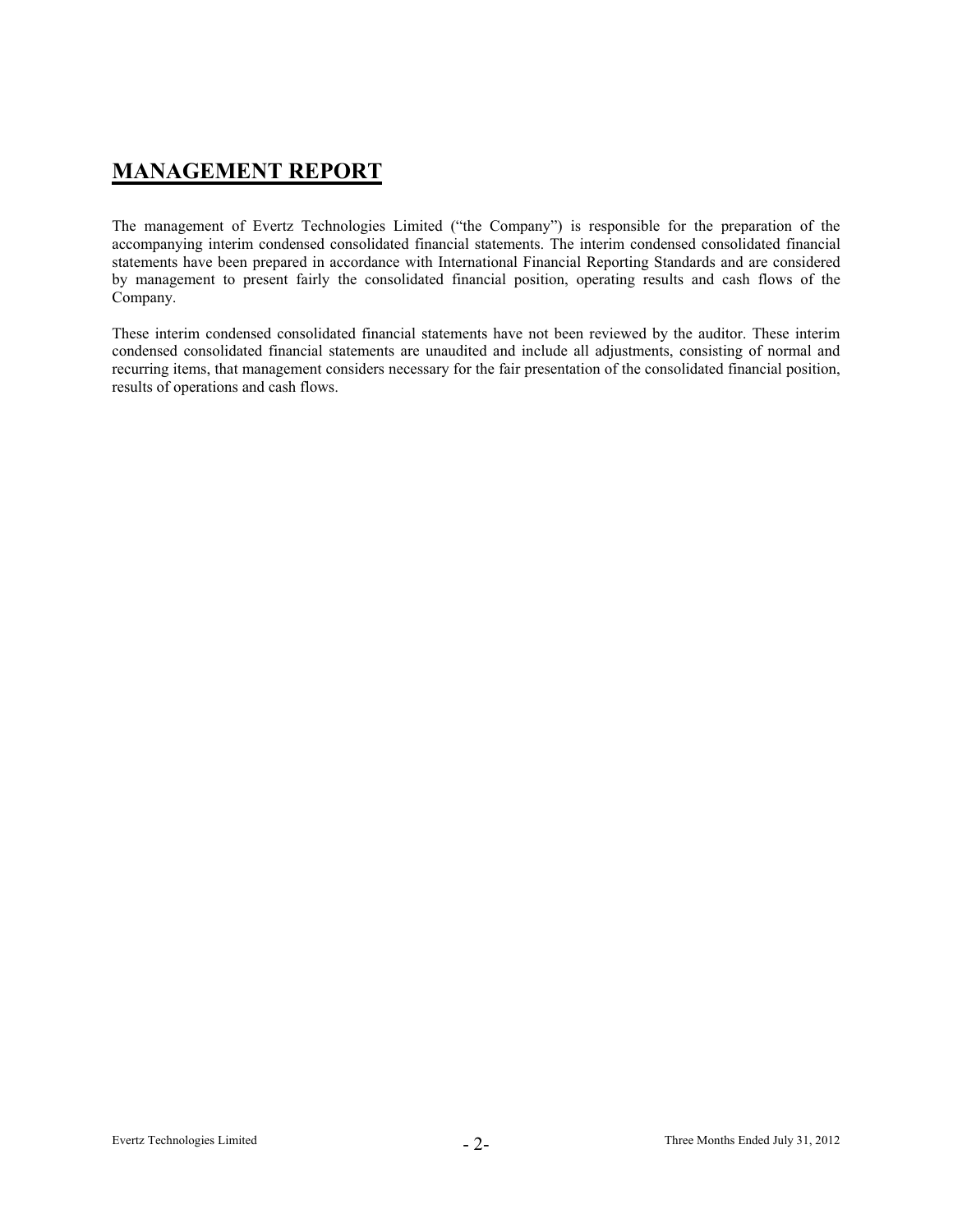Index to Financial Statements (Unaudited)

Interim condensed consolidated financial statements Three months ended July 31, 2012 and 2011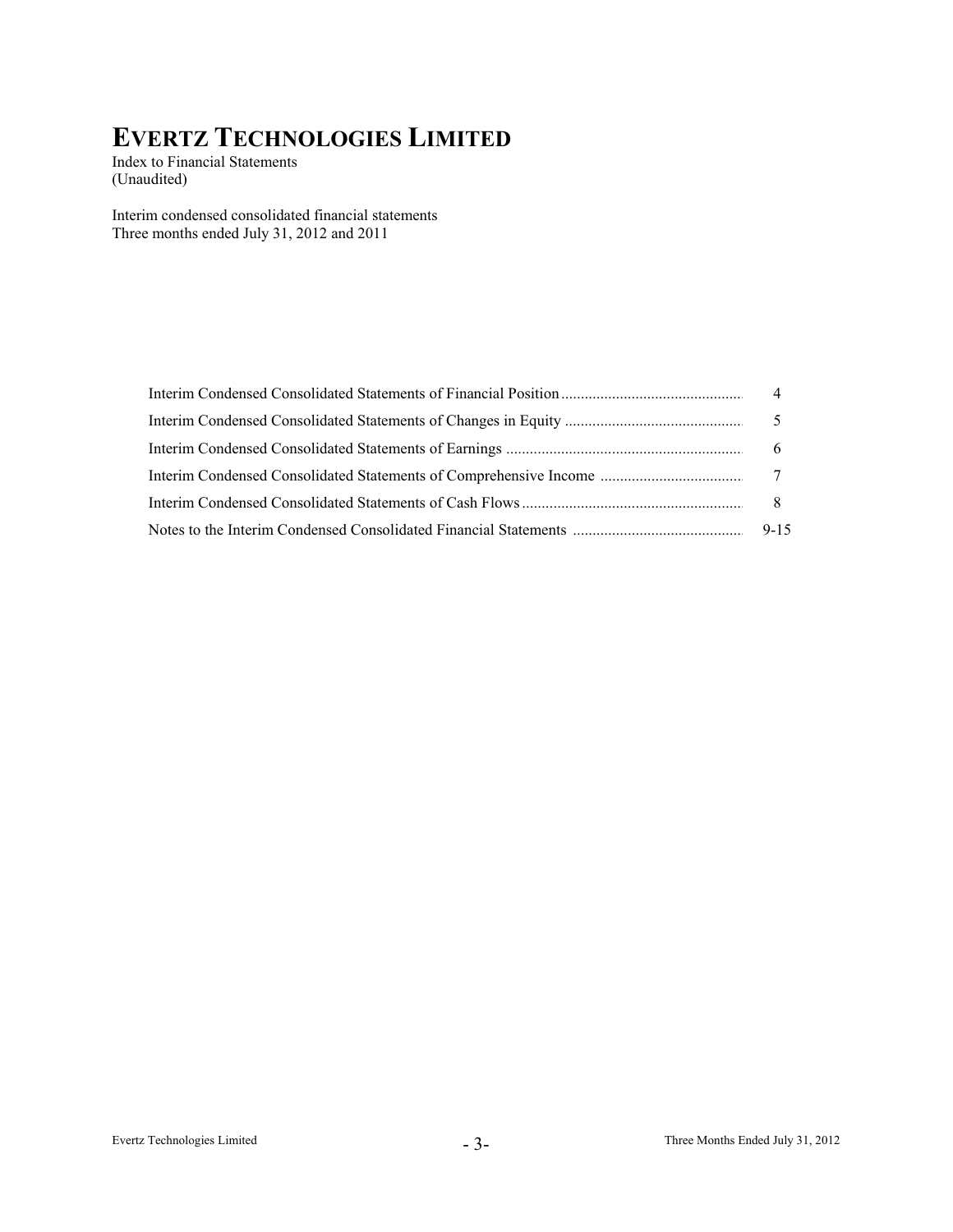Interim Condensed Consolidated Statements of Financial Position (unaudited)

As at July 31, 2012 and April 30, 2012 (In thousands of Canadian dollars)

|                                           |               | <b>July 31,</b> |                                   | April 30, |
|-------------------------------------------|---------------|-----------------|-----------------------------------|-----------|
|                                           |               | 2012            |                                   | 2012      |
| <b>Assets</b>                             |               |                 |                                   |           |
| Current assets                            |               |                 |                                   |           |
| Cash and cash equivalents                 | \$            | 169,317         | \$                                | 173,665   |
| Instruments held for trading              |               | 12,040          |                                   | 12,004    |
| Trade and other receivables               |               | 74,651          |                                   | 61,806    |
| Inventories                               |               | 105,883         |                                   | 109,211   |
| Income tax receivable                     |               | 5,743           |                                   | 11,695    |
|                                           | \$            | 367,634         | \$                                | 368,381   |
| Assets held for sale (note 12)            | $\mathbb S$   | 3,781           | \$                                | 3,781     |
| Property, plant and equipment (note 3)    | \$            | 41,995          | \$                                | 41,190    |
| Goodwill                                  |               | 17,446          |                                   | 17,507    |
| Intangible assets                         |               | 825             |                                   | 1,005     |
|                                           | \$            | 431,681         | \$                                | 431,864   |
| <b>Liabilities</b>                        |               |                 |                                   |           |
|                                           |               |                 |                                   |           |
| Trade and other payables                  | \$            | 21,978          | \$                                | 37,034    |
| Provisions (note 5)                       |               | 1,062           |                                   | 809       |
| Deferred revenue                          |               | 5,587           |                                   | 4,460     |
| Current portion of long term debt         |               | 379             |                                   | 401       |
|                                           | \$            | 29,006          | \$                                | 42,704    |
| Long term debt                            | \$            | 1,681           | \$                                | 1,875     |
| Deferred taxes                            |               | 7,230           |                                   | 7,331     |
|                                           | \$            | 37,917          | \$                                | 51,910    |
| <b>Equity</b>                             |               |                 |                                   |           |
| Capital stock (note 4)                    | \$            | 70,681          | \$                                | 67,458    |
| Share based payment reserve               |               | 13,671          |                                   | 14,320    |
| Accumulated other comprehensive loss      |               | (1,265)         |                                   | (906)     |
| Retained earnings                         |               | 308,990         |                                   | 297,545   |
|                                           | $\mathbb S$   | 307,725         | \$                                | 296,639   |
| Total equity attributable to shareholders |               | 392,077         |                                   | 378,417   |
| Non-controlling interest                  |               | 1,687           |                                   | 1,537     |
|                                           |               | 393,764         |                                   | 379,954   |
|                                           | $\mathsf{\$}$ | 431,681         | $\mathbb{S}% _{t}\left( t\right)$ | 431,864   |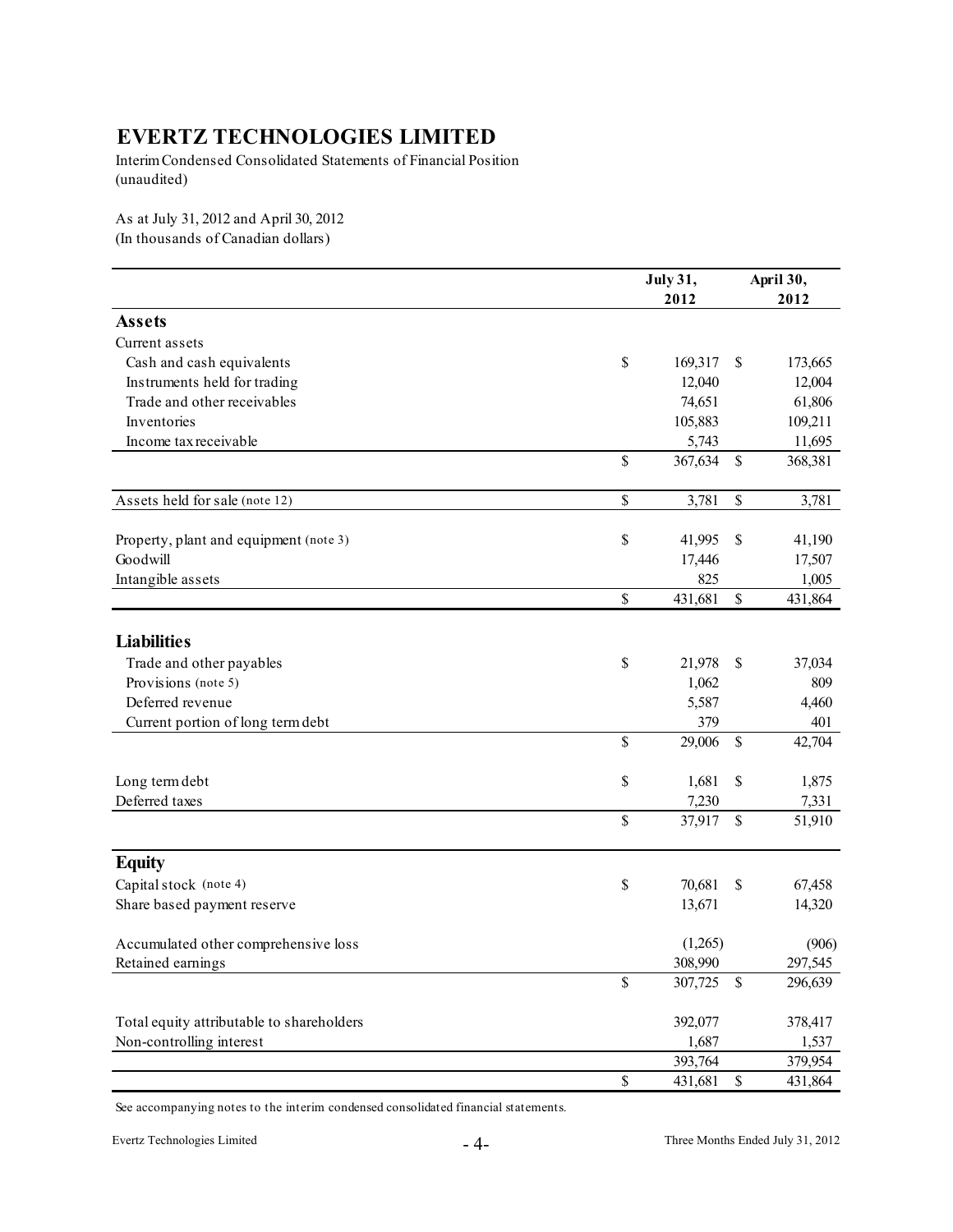Interim Condensed Consolidated Statements of Changes in Equity (Unaudited)

Three month periods ended July 31, 2012 and 2011 (In thousands of Canadian dollars)

|                                              |              |                          |               |                          |              | Accumulated   |             |           |               | Total           |               |                          |               |           |
|----------------------------------------------|--------------|--------------------------|---------------|--------------------------|--------------|---------------|-------------|-----------|---------------|-----------------|---------------|--------------------------|---------------|-----------|
|                                              |              |                          |               | Share-based              |              | other         |             |           |               | equity          |               | Non-                     |               |           |
|                                              |              | Capital                  |               | payment                  |              | comprehensive |             | Retained  |               | attributable to |               | controlling              |               | Total     |
|                                              |              | stock                    |               | reserve                  |              | (loss) income |             | earnings  |               | shareholders    |               | interest                 |               | Equity    |
| Balance at April 30, 2011                    |              | \$58,882                 | $\mathbf S$   | 13,762                   | S            | 440           |             | \$299,125 |               | 372,209         | $\mathbf{s}$  | 1,550                    |               | \$373,759 |
| Net earnings for the period                  |              |                          |               |                          |              |               |             | 17,527    |               | 17,527          |               | 97                       | <sup>\$</sup> | 17,624    |
| Foreign currency translation                 |              |                          |               |                          |              |               |             |           |               |                 |               |                          |               |           |
| adjustment                                   |              |                          |               |                          |              | (298)         |             |           |               | (298)           |               | (83)                     |               | (381)     |
| Total comprehensive income for the period \$ |              | $\frac{1}{2}$            | <sup>\$</sup> | $\mathcal{L}$            | $\mathbf S$  | $(298)$ \$    |             | 17.527    | $\mathcal{S}$ | 17.229          | $\mathcal{S}$ | 14                       | \$            | 17.243    |
| Dividends declared                           |              |                          |               |                          |              |               |             | (9,004)   |               | (9,004)         |               | (400)                    |               | (9,404)   |
| Compensation expense related                 |              |                          |               |                          |              |               |             |           |               |                 |               |                          |               |           |
| to stock options                             |              |                          |               | 633                      |              |               |             |           |               | 633             |               |                          |               | 633       |
| Exercise of employee stock options           |              | 5,252                    |               | L,                       |              |               |             |           |               | 5,252           |               |                          |               | 5,252     |
| Transfer of stock option exercise            |              | 1,434                    |               | (1, 434)                 |              |               |             |           |               |                 |               |                          |               |           |
| Repurchase of common shares                  |              | (1,223)                  |               |                          |              |               |             | (18, 458) |               | (19,681)        |               |                          |               | (19,681)  |
| Balance at July 31, 2011                     |              | \$64,345                 | S             | 12,961                   | S            | 142           |             | \$289,190 | S             | 366,638         | S             | 1,164                    |               | \$367,802 |
|                                              |              |                          |               |                          |              |               |             |           |               |                 |               |                          |               |           |
| Net earnings for the period                  |              |                          |               |                          |              |               |             | 42,013    |               | 42,013          |               | 319                      | \$            | 42,332    |
| Foreign currency translation                 |              |                          |               |                          |              |               |             |           |               |                 |               |                          |               |           |
| adjustment                                   |              |                          |               |                          |              | (1,048)       |             |           |               | (1,048)         |               | 54                       |               | (994)     |
| Total comprehensive income for the period    | <sup>S</sup> | $\overline{\phantom{a}}$ | <sup>\$</sup> | $\overline{\phantom{a}}$ | \$           | $(1,048)$ \$  |             | 42,013    | $\mathbf S$   | 40,965          | $\mathbb{S}$  | 373                      | \$            | 41,338    |
| Dividends declared                           |              |                          |               |                          |              | ÷,            |             | (27, 858) |               | (27, 858)       |               | $\overline{a}$           |               | (27, 858) |
| Compensation expense related                 |              |                          |               |                          |              |               |             |           |               |                 |               |                          |               |           |
| to stock options                             |              |                          |               | 2,531                    |              |               |             |           |               | 2,531           |               |                          |               | 2,531     |
| Exercise of employee stock options           |              | 2,336                    |               |                          |              |               |             |           |               | 2,336           |               |                          |               | 2,336     |
| Transfer of stock option exercise            |              | 1,172                    |               | (1,172)                  |              |               |             |           |               |                 |               |                          |               |           |
| Repurchase of common shares                  |              | (395)                    |               |                          |              |               |             | (5,800)   |               | (6, 195)        |               | $\overline{\phantom{a}}$ |               | (6, 195)  |
| Balance at April 30, 2012                    |              | \$67,458                 | $\mathbf{s}$  | 14,320                   | \$           | (906)         |             | \$297,545 | $\mathbf S$   | 378,417         | S             | 1,537                    |               | \$379,954 |
|                                              |              |                          |               |                          |              |               |             |           |               |                 |               |                          |               |           |
| Net earnings for the period                  |              |                          |               |                          |              |               |             | 24,589    |               | 24,589          |               | 170                      |               | 24,759    |
| Foreign currency translation                 |              |                          |               |                          |              |               |             |           |               |                 |               |                          |               |           |
| adjustment                                   |              |                          |               |                          |              | (359)         |             |           |               | (359)           |               | (20)                     |               | (379)     |
| Total comprehensive income for the period \$ |              | $\overline{\phantom{a}}$ | $\mathbf S$   | $\overline{\phantom{a}}$ | $\mathbb{S}$ | (359)         | $\mathbf S$ | 24,589    | $\mathbf S$   | 24.230          | $\mathbf S$   | 150                      | $\mathbf S$   | 24.380    |
| Dividends declared                           |              |                          |               |                          |              |               |             | (10, 242) |               | (10,242)        |               |                          |               | (10,242)  |
| Compensation expense related                 |              |                          |               |                          |              |               |             |           |               |                 |               |                          |               |           |
| to stock options                             |              |                          |               | 742                      |              |               |             |           |               | 742             |               |                          |               | 742       |
| Exercise of employee stock options           |              | 2,048                    |               |                          |              |               |             |           |               | 2,048           |               |                          |               | 2,048     |
| Transfer of stock option exercise            |              | 1,391                    |               | (1,391)                  |              |               |             |           |               |                 |               |                          |               |           |
| Repurchase of common shares                  |              | (216)                    |               |                          |              |               |             | (2,902)   |               | (3,118)         |               |                          |               | (3, 118)  |
| Balance at July 31, 2012                     |              | \$70,681                 | $\mathbf S$   | 13.671                   | S            | (1, 265)      |             | \$308,990 | S             | 392.077         | S             | 1,687                    |               | \$393,764 |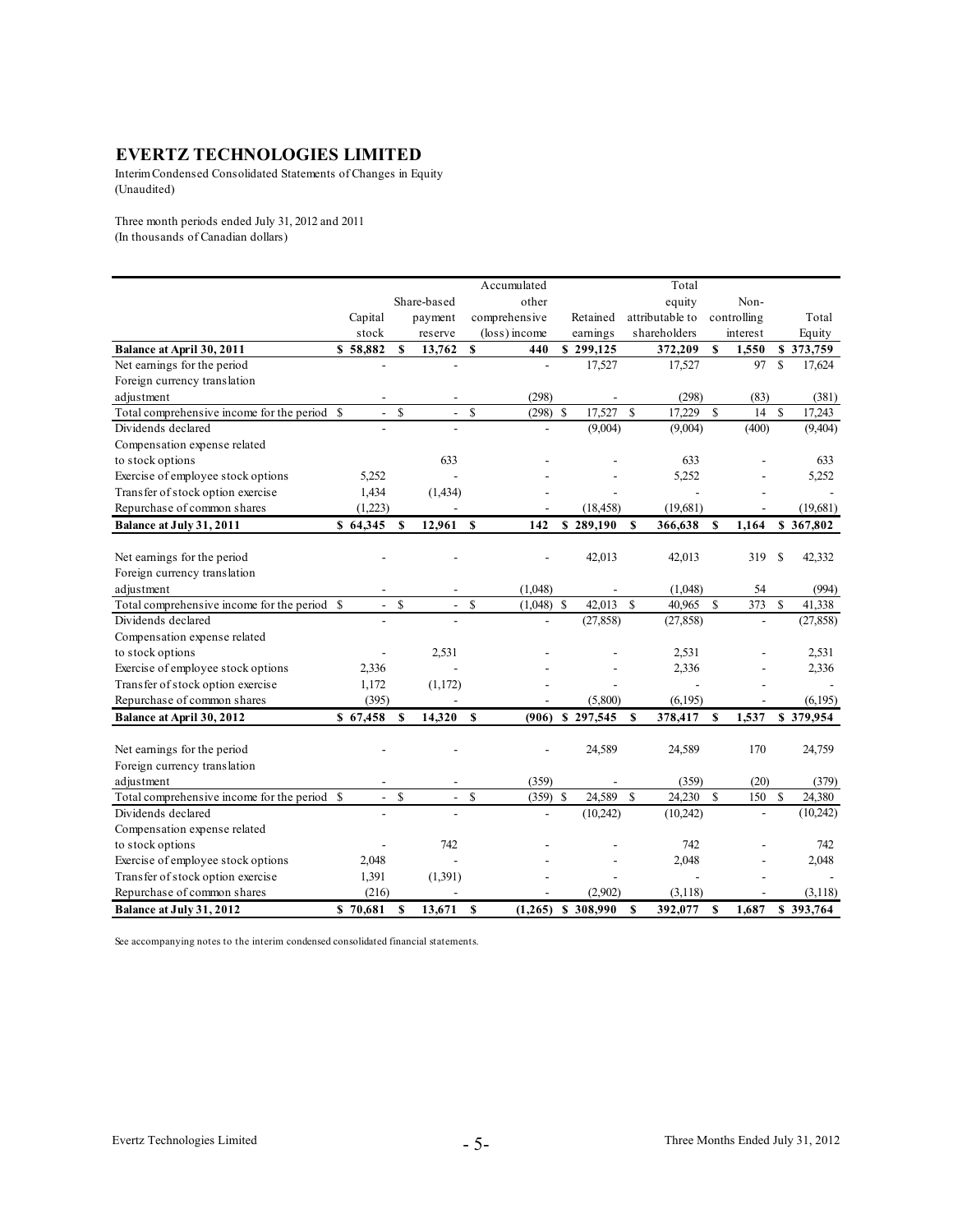Interim Condensed Consolidated Statements of Earnings (Unaudited)

Three month periods ended July 31, 2012 and 2011 (In thousands of Canadian dollars, except per share amounts)

|                                                       | Three months ended | Three months ended |
|-------------------------------------------------------|--------------------|--------------------|
|                                                       | July 31, 2012      | July 31, 2011      |
| Revenue                                               | \$<br>95,961       | \$<br>75,128       |
| Cost of goods sold                                    | 40,306             | 32,281             |
| Gross margin                                          | 55,655             | 42,847             |
| Expenses                                              |                    |                    |
| Selling, administrative and general (note 6)          | 13,817             | 11,691             |
| Research and development                              | 11,792             | 10,319             |
| Investment tax credits                                | (3,186)            | (2,282)            |
| Foreign exchange gain                                 | (2)                | (343)              |
|                                                       | 22,421             | 19,385             |
|                                                       | 33,234             | 23,462             |
| Finance income                                        | 449                | 423                |
| Finance costs                                         | (88)               | (51)               |
| Other income and expenses                             | 115                | 17                 |
| Earnings before income taxes                          | 33,710             | 23,851             |
| Provision for income taxes                            |                    |                    |
| Current                                               | 8,988              | 7,355              |
| Deferred                                              | (37)               | (1,128)            |
|                                                       | 8,951              | 6,227              |
| Net earnings for the period                           | 24,759             | 17,624             |
| Net earnings attributable to non-controlling interest | 170                | 97                 |
| Net earnings attributable to shareholders             | 24,589             | 17,527             |
| Net earnings for the period                           | \$<br>24,759       | \$<br>17,624       |
| Earnings per share (note 11)                          |                    |                    |
| Basic                                                 | \$<br>0.34         | \$<br>0.23         |
| Diluted                                               | \$<br>0.34         | \$<br>0.23         |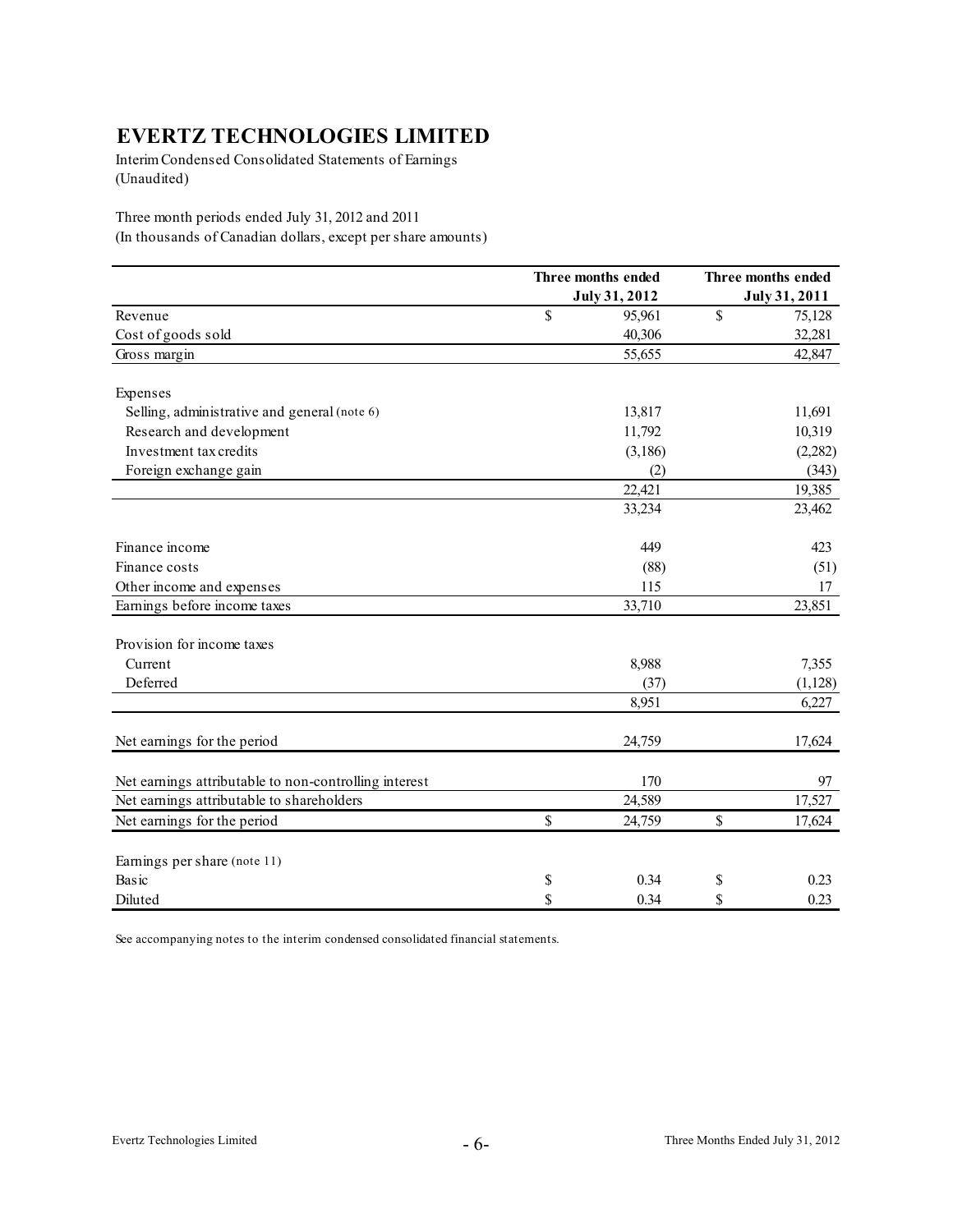Interim Condensed Consolidated Statements of Comprehensive Income (Unaudited)

Three months ended July 31, 2012 and 2011 (In thousands of Canadian dollars)

|                                                               | Three months ended<br>July 31, 2012 | Three months ended<br>July 31, 2011 |
|---------------------------------------------------------------|-------------------------------------|-------------------------------------|
| Net earnings for the period                                   | 24,759                              | 17,624                              |
| Foreign currency translation adjustment                       | (379)                               | (381)                               |
| Comprehensive income                                          | 24,380                              | 17,243                              |
| Comprehensive income attributable to non-controlling interest | 150                                 | 14                                  |
| Comprehensive income attributable to shareholders             | 24,230                              | 17,229                              |
| Comprehensive income                                          | 24,380                              | 17,243                              |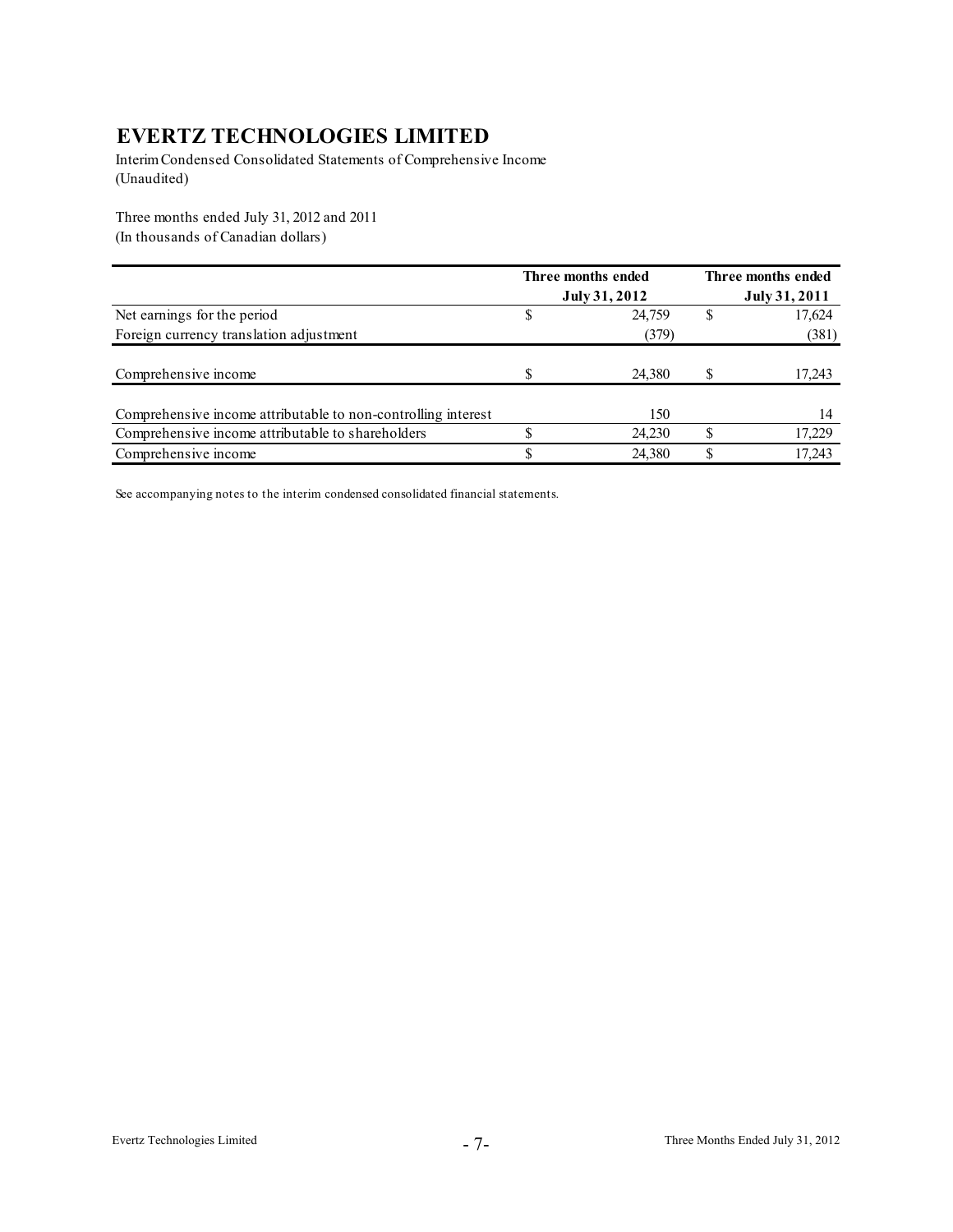Interim Condensed Consolidated Statements of Cash Flows (Unaudited)

Three months ended July 31, 2012 and 2011 (In thousands of Canadian dollars)

|                                                             | Three months ended<br>July 31, 2012 |    | Three months ended |
|-------------------------------------------------------------|-------------------------------------|----|--------------------|
| Operating activities                                        |                                     |    | July 31, 2011      |
| Net earnings                                                | \$<br>24,759                        | \$ | 17,624             |
| Add: Items not involving cash                               |                                     |    |                    |
| Depreciation of property, plant and equipment               | 1,794                               |    | 1,717              |
| Amortization of intangible assets                           | 163                                 |    | 307                |
| (Gain) loss on instruments held for trading                 | (36)                                |    | 17                 |
| Gain on disposal of property, plant and equipment           | (7)                                 |    | (17)               |
| Share-based compensation                                    | 742                                 |    | 633                |
| Deferred income tax expense                                 | (37)                                |    | (1,128)            |
|                                                             | 27,378                              |    | 19,153             |
| Changes in non-cash working capital items (note 7)          | (17, 846)                           |    | (6,603)            |
| Cash provided by operating activities                       | 9,532                               |    | 12,550             |
|                                                             |                                     |    |                    |
| Investing activities                                        |                                     |    |                    |
| Proceeds from disposal of instruments held for trading      |                                     |    | 4,133              |
| Acquisition of property, plant and equipment                | (3, 121)                            |    | (659)              |
| Proceeds from disposal of property, plant and equipment     | 30                                  |    | 17                 |
| Cash (used in) provided by investing activities             | (3,091)                             |    | 3,491              |
| Financing activities                                        |                                     |    |                    |
| Repayment of long term debt                                 | (90)                                |    | (93)               |
| Dividends paid                                              | (10, 242)                           |    | (9,004)            |
| Dividends paid by subsidiaries to non-controlling interests |                                     |    | (400)              |
| Capital stock repurchase (note 4)                           | (3,118)                             |    | (19,681)           |
| Capital stock issued                                        | 2,048                               |    | 5,252              |
| Cash used in financing activities                           | (11, 402)                           |    | (23, 926)          |
|                                                             |                                     |    |                    |
| Effect of foreign exchange rates on cash                    | 613                                 |    | (5)                |
| Decrease in cash and cash equivalents                       | (4,348)                             |    | (7,890)            |
| Cash and cash equivalents beginning of period               | 173,665                             |    | 175,835            |
| Cash and cash equivalents end of period                     | \$<br>169,317                       | \$ | 167,945            |
|                                                             |                                     |    |                    |
|                                                             | <b>July 31,</b>                     |    | July 31,           |
|                                                             | 2012                                |    | 2011               |
| Interest paid                                               | \$<br>55                            | \$ | 51                 |
| Income taxes paid (received)                                | \$<br>(242)                         |    | 5,619              |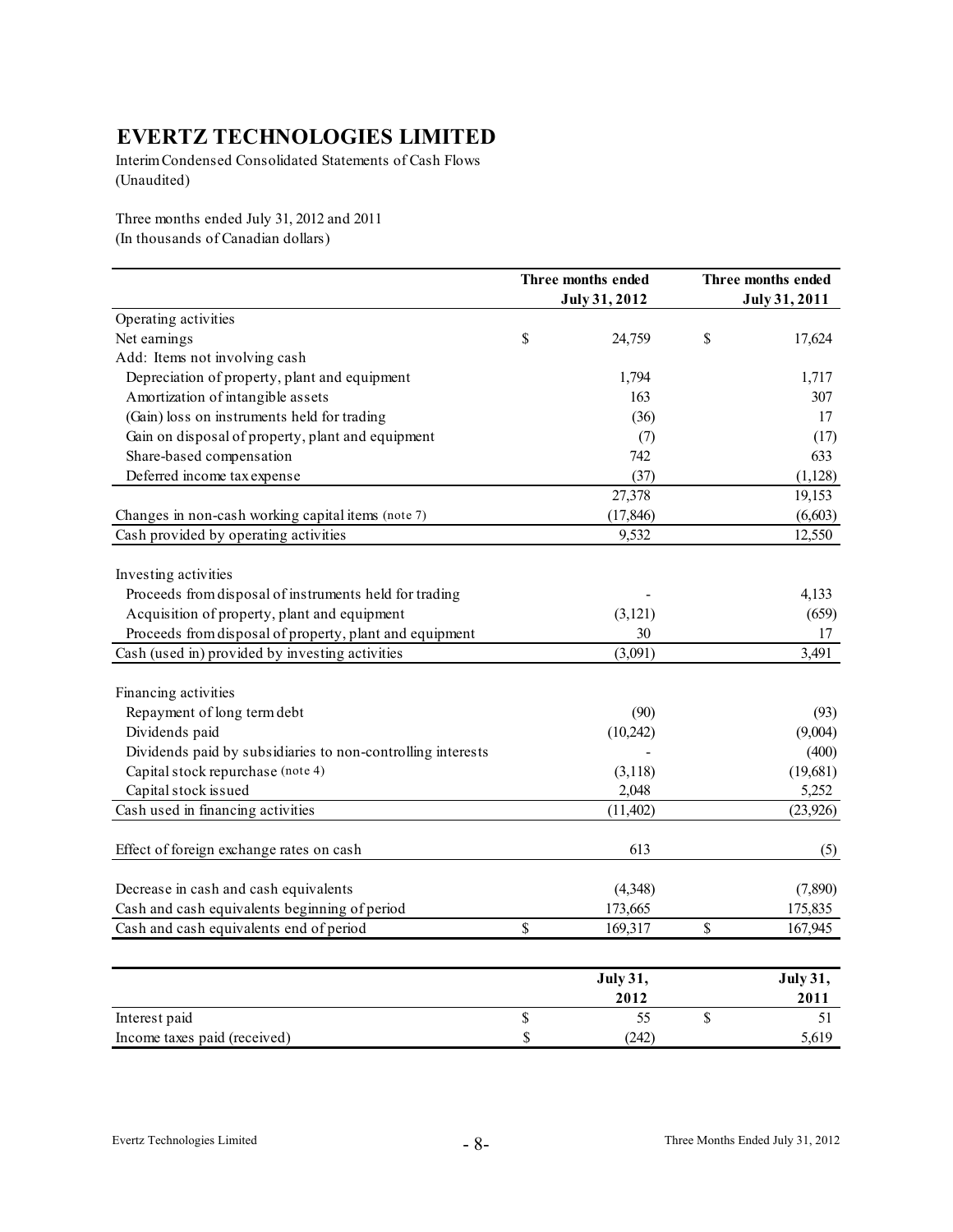#### **NOTES TO INTERIM CONDENSED CONSOLIDATED FINANCIAL STATEMENTS**  (unaudited)

#### Three months ended July 31, 2012 and 2011 (in thousands of Canadian dollars, except for "number of common shares" and "number of options")

Evertz Technologies Limited ("Evertz" or the "Company") is incorporated under the *Canada Business Corporations Act*. The Company is incorporated and domiciled in Canada and the registered head office is located at 5292 John Lucas Drive, Burlington, Ontario, Canada. The Company is a leading equipment provider to the television broadcast industry. The Company designs, manufactures and distributes video and audio infrastructure equipment for the production, post–production, broadcast and telecommunications markets.

#### **1. STATEMENT OF COMPLIANCE**

These interim condensed consolidated financial statements have been prepared in accordance with International Financial Reporting Standards ("IFRS") as issued by the International Accounting Standards Board ("IASB") and under the IAS 34 "Interim Financial Reporting" using the same accounting policies as described in the Company's consolidated financial statements for the year ended April 30, 2012.

These interim condensed consolidated financial statements do not include all information and note disclosures required by the IASB for annual financial statements, and therefore; should be read in conjunction with the April 30, 2012 annual consolidated financial statements.

These interim condensed consolidated financial statements were authorized for issue by the Board of Directors on September 13, 2012.

#### **2. SIGNIFICANT ACCOUNTING POLICIES**

#### **New and Revised IFRSs Issued but Not Yet Effective**

Following is a listing of amendments, revisions and new International Financial Reporting Standards issued but not yet effective. Unless otherwise indicated, earlier application is permitted.

#### *Financial Instruments*

IFRS 9 Financial instruments ("IFRS 9") was issued by the IASB on November 12, 2009 and will replace IAS 39 Financial Instruments: Recognition and Measurement ("IAS 39"). IFRS 9 introduces new requirements for the financial reporting of financial assets and financial liabilities. IFRS 9 is effective for annual periods beginning on or after January 1, 2015. The Company has not yet determined the impact of IFRS 9 on its financial statements.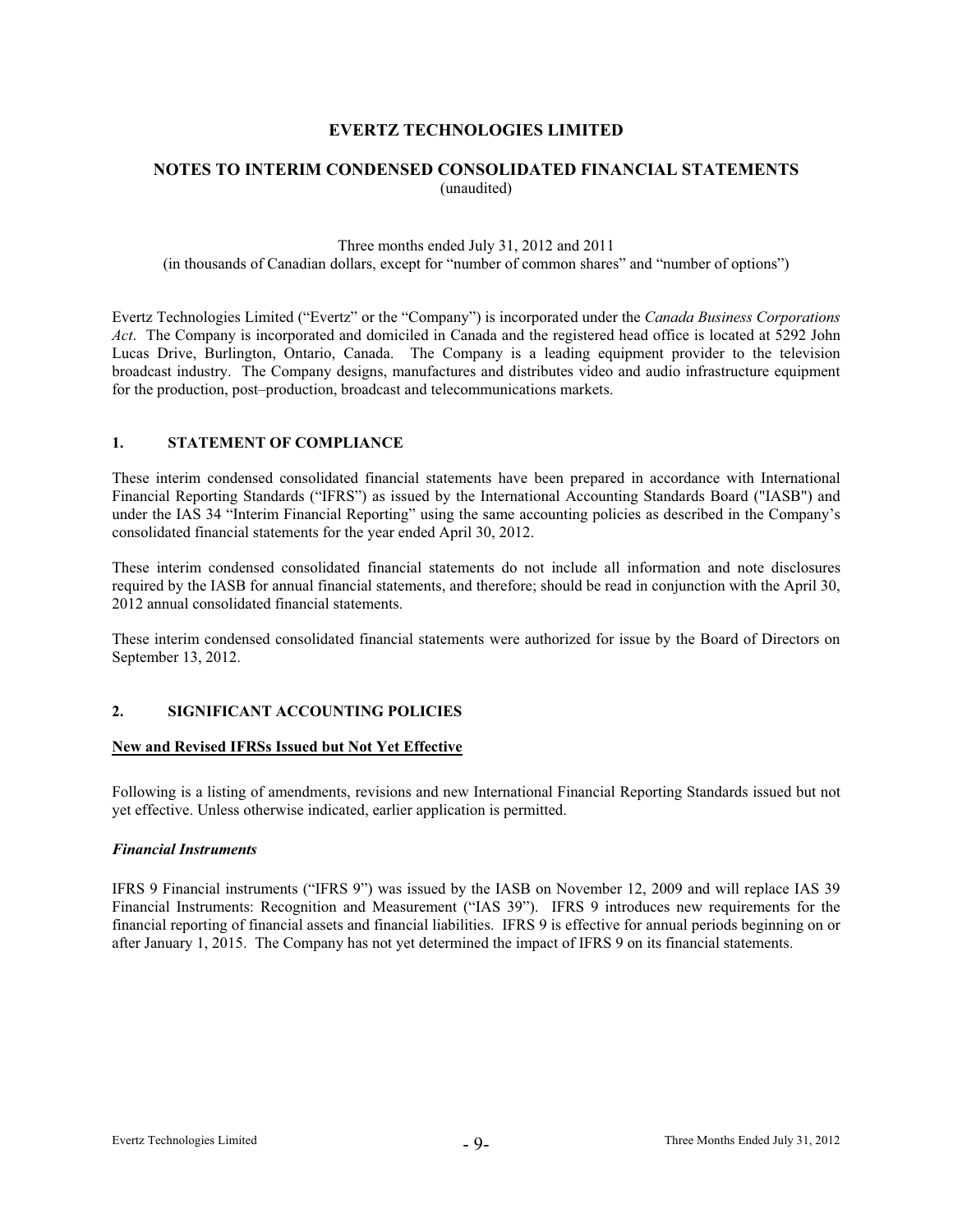*Note #2 continued …* 

#### *Consolidated Financial Statements*

IFRS 10, *Consolidated Financial Statements* ("IFRS 10") establishes principles for the presentation and preparation of consolidated financial statements when an entity controls one or more other entities. IFRS 10 replaces the consolidation requirements in SIC-12, *Consolidation – Special Purpose Entities* and IAS 27, *Consolidated and Separate Financial Statements.* IFRS 10 is effective for annual periods beginning on or after January 1, 2013. The Company has not yet determined the impact of IFRS 10 on its financial statements.

#### *Disclosure of Interests in Other Entities*

IFRS 12, *Disclosure of Interests in Other Entities* ("IFRS 12") is a new and comprehensive standard on disclosure requirements for all forms of interests in other entities, including subsidiaries, joint arrangements, associates and unconsolidated structured entities. IFRS 12 is effective for annual periods beginning on or after January 1, 2013. The Company has not yet determined the impact of IFRS 12 on its financial statements.

#### *Fair Value Measurements*

IFRS 13, *Fair Value Measurements* ("IFRS 13") provides new guidance on fair value measurement and disclosure requirements. IFRS 13 is effective for annual periods beginning on or after January 1, 2013. The Company has not yet determined the impact of IFRS 13 on its financial statements.

#### *Presentation of Financial Statements*

Amendments to IAS 1, *Presentation of Financial Statements* ("IAS 1"), which are effective for annual periods beginning on or after July 1, 2012, are to be applied retroactively. The amendments require that an entity present separately the items of other comprehensive income that may be reclassified to profit or loss in the future from those that would never be reclassified to profit or loss. The Company has not yet determined the impact of the changes to IAS 1 on its financial statements.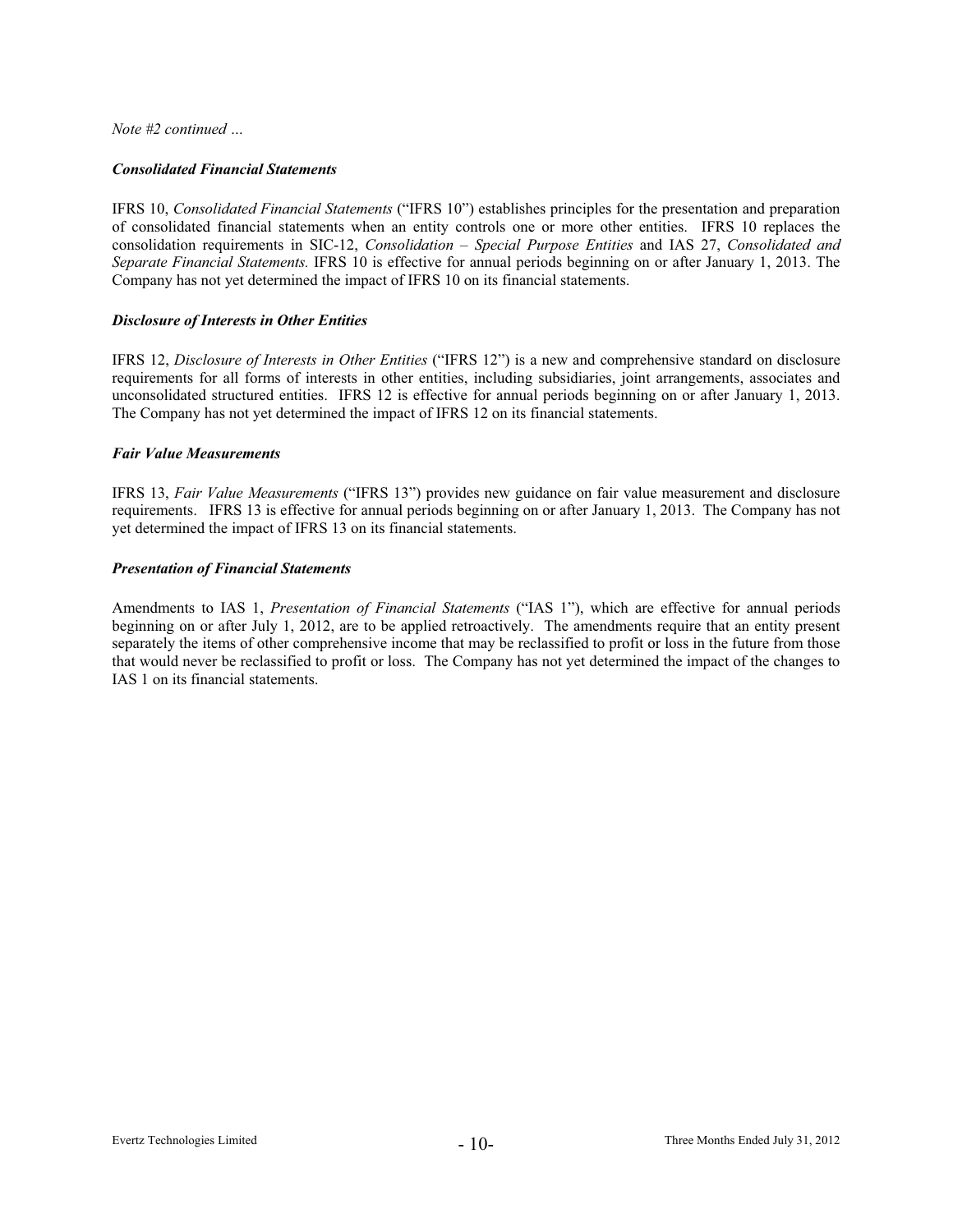#### **3. PROPERTY, PLANT AND EQUIPMENT**

|                                    | July 31, 2012 |    |                             |   |                           |   | April 30, 2012 |    |                             |    |                    |  |
|------------------------------------|---------------|----|-----------------------------|---|---------------------------|---|----------------|----|-----------------------------|----|--------------------|--|
|                                    | Cost          |    | Accumulated<br>Amortization |   | Carrying<br><b>Amount</b> |   | Cost           |    | Accumulated<br>Amortization |    | Carrying<br>Amount |  |
| Office furniture and equipment     | \$<br>1.468   | \$ | 855                         | S | 613                       | S | 1.680          | S  | 1,068                       | \$ | 612                |  |
| Research and development equipment | 13,288        |    | 6,791                       |   | 6,497                     |   | 10,952         |    | 6,365                       |    | 4,587              |  |
| Airplanes                          | 12,639        |    | 1.160                       |   | 11,479                    |   | 12,639         |    | 809                         |    | 11,830             |  |
| Machinery and equipment            | 40,075        |    | 25,133                      |   | 14,942                    |   | 40,507         |    | 25,481                      |    | 15,026             |  |
| Leaseholds                         | 3,596         |    | 2,279                       |   | 1,317                     |   | 3,598          |    | 2,225                       |    | 1,373              |  |
| Land                               | 1,340         |    |                             |   | 1,340                     |   | 1,448          |    |                             |    | 1,448              |  |
| Buildings                          | 7.134         |    | 1,327                       |   | 5,807                     |   | 7.610          |    | 1.296                       |    | 6,314              |  |
|                                    | \$<br>79,540  | S  | 37.545                      |   | 41.995                    |   | 78.434         | \$ | 37.244                      | \$ | 41,190             |  |

#### **4. CAPITAL STOCK**

Authorized capital stock consists of: Unlimited number of preferred shares Unlimited number of common shares

|                                              | Number of     | Amount |
|----------------------------------------------|---------------|--------|
|                                              | Common Shares |        |
| Balance as at April 30, 2012                 | 73,225,786    | 67,458 |
| Issued on exercise of stock options          | 186,200       | 2,048  |
| Cancelled pursuant to NCIB                   | (233,520)     | (216)  |
| Transferred from share based payment reserve |               | 1,391  |
| Balance as at July 31, 2012                  | 73,178,466    | 70,681 |

#### *Normal Course Issuer Bid*

In July 2012, the Company filed a Normal Course Issuer Bid (NCIB) with the TSX to repurchase, at the Company's discretion, until July 16, 2013 up to 3,656,824 outstanding common shares on the open market or as otherwise permitted, subject to normal terms and limitations of such bids. During the first three months of fiscal 2013 in combination with a prior NCIB that expired in June 2012, the Company purchased and cancelled 233,520 common shares at a weighted average price of \$13.35 per share under the NCIB.

#### *Dividends Per Share*

During the quarter \$0.14 in dividends per share were declared.

#### **5. PROVISIONS**

|                              | Warranty $\&$ | Lease/Retirement |       |
|------------------------------|---------------|------------------|-------|
|                              | Returns       | Obligations      | Total |
| Balance as at April 30, 2012 | 762           |                  | 809   |
| Additions                    | 253           |                  | 253   |
| Foreign exchange differences |               |                  | -     |
| Balance as at July 31, 2012  | 1.016         |                  | l.062 |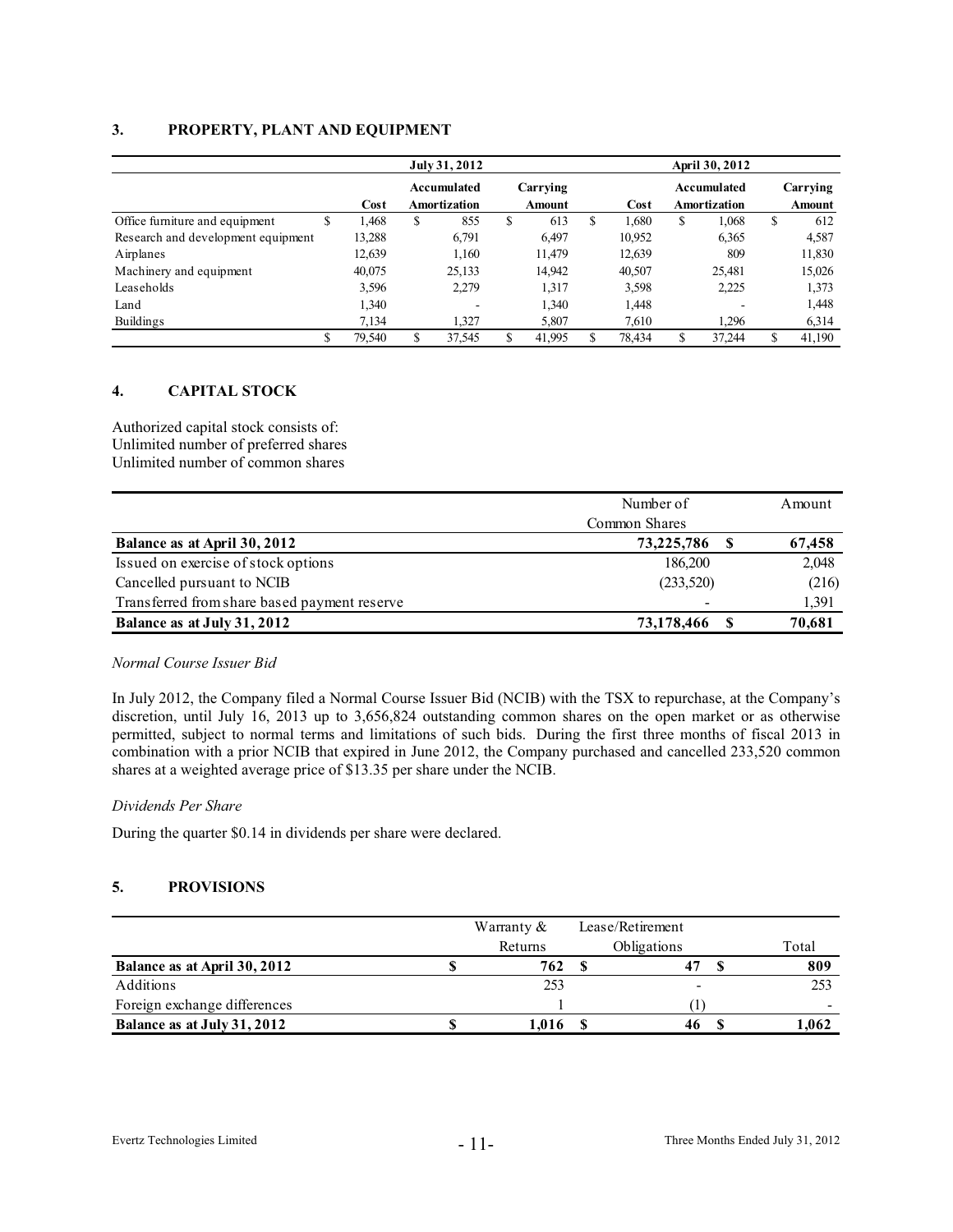#### **Three month period ended Three month period ended July 31, 2012 July 31, 2011** Selling and administrative Share-based compensation (note 8) Depreciation of property, plant and equipment (non-production) Amortization of intangibles \$ 13,817 307 \$ 11,691 545 369  $\$\qquad 12,367\qquad \$\qquad 10,382$  163 633 742

#### **6. SELLING, ADMINISTRATIVE AND GENERAL EXPENSES**

#### **7. STATEMENT OF CASH FLOWS**

#### **Changes in non**–**cash working capital items**

|                             |   | <b>July 31,</b> |   | <b>July 31,</b> |
|-----------------------------|---|-----------------|---|-----------------|
|                             |   | 2012            |   | 2011            |
| Trade and other receivables | S | (13,734)        | S | (12, 489)       |
| Inventories                 |   | 2,701           |   | 889             |
| Income taxes receivable     |   | 5,946           |   | (578)           |
| Trade and other payables    |   | (14, 139)       |   | 3,579           |
| Deferred revenue            |   | 1,127           |   | 1,998           |
| Provisions                  |   | 253             |   | (2)             |
|                             |   | (17, 846)       |   | (6, 603)        |

#### **8. SHARE BASED PAYMENTS**

The Company established, in June 2006, a stock option plan to attract, retain, motivate and compensate employees, officers and eligible directors who are integral to the growth and success of the Company. A number of shares equal to 10% of the Company's outstanding common shares are to be reserved for issuance under the stock option plan.

The Board of Directors administers the stock option plan and will determine the terms of any options granted. The exercise price of an option is to be set by the Board of Directors at the time of grant but shall not be lower than the market price as defined in the option plan at the time of grant. The term of the option cannot exceed 10 years. Stock options currently granted normally fully vest and expire by the end of the fifth year. The terms for all options prior to June 2006 were set by the Board of Directors at the grant date.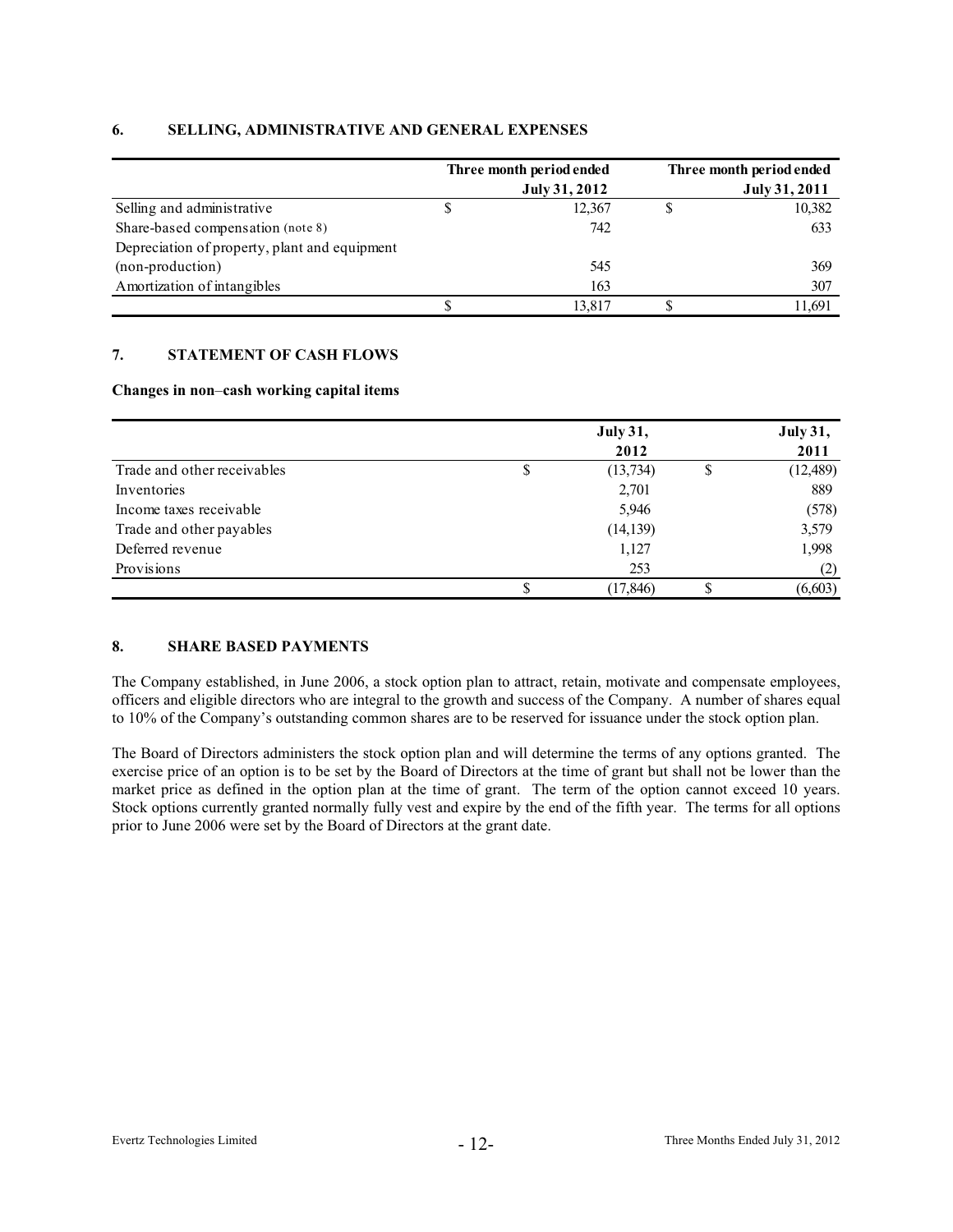#### *Note #8 continued …*

The changes in the number of outstanding share options are as follows:

|                              | Number of | Weighted              |
|------------------------------|-----------|-----------------------|
|                              | Options   | Average               |
|                              |           | <b>Exercise Price</b> |
| Balance as at April 30, 2012 | 4,678,300 | 12.60<br>S            |
| Granted                      | 472,500   | 13.84                 |
| Exercised                    | (186,200) | 11.00                 |
| Cancelled                    | (15,000)  | 12.30                 |
| Expired                      | (187,000) | 17.81                 |
| Balance as at July 31, 2012  | 4,762,600 | 12.59                 |

Stock options outstanding as at July 31, 2012 are:

| <b>Exercise Price</b> | Weighted Average |                       | Number of          | Weighted Average | Number of          |   | <b>Weighted Average</b>    |
|-----------------------|------------------|-----------------------|--------------------|------------------|--------------------|---|----------------------------|
|                       |                  | <b>Exercise Price</b> | <b>Outstanding</b> | Remaining        | <b>Options</b>     |   | <b>Exercise Price of</b>   |
|                       |                  |                       | <b>Options</b>     | Contractual Life | <b>Exercisable</b> |   | <b>Exercisable Options</b> |
| $$9.93 - $11.00$      | S                | 10.93                 | 938,600            | 0.8              | 695,500            | S | 10.95                      |
| $$11.17 - $16.12$     | S                | 12.62                 | 3,594,000          | 3.8              | 57,000             | S | 11.17                      |
| $$17.88 - $19.34$     | \$               | 18.38                 | 220,000            | 1.6              | 136,000            | S | 18.10                      |
| \$29.58               |                  | 29.58                 | 10.000             | 0.5              | 8,000              | S | 29.58                      |
| Totals                |                  | 12.59                 | 4,762,600          | 3.1              | 896,500            | S | 11.50                      |

#### **Compensation expense**

The share–based compensation expense that has been charged against earnings over the three month period is \$742 (2011 - \$633). Compensation expense on grants during the period was calculated using the Black–Scholes option pricing model with the following weighted average assumptions:

|                                                   | <b>July 31,</b> | <b>July 31,</b> |  |  |
|---------------------------------------------------|-----------------|-----------------|--|--|
|                                                   | 2012            | 2011            |  |  |
| Risk-free interest rate                           | $1.25\%$        | 2.19%           |  |  |
| Dividend yield                                    | 4.05%           | 2.98%           |  |  |
| Expected life                                     | 5 years         | 5 years         |  |  |
| Expected volatility                               | 44%             | 40%             |  |  |
| Weighted average grant-date fair value:           |                 |                 |  |  |
| Where the exercise price equaled the market price | \$3.81          | \$4.63          |  |  |

Expected volatility is based on a combination of historical share price volatility over the past 5 years of the company. Share-based compensation expense was calculated using a weighted average forfeiture rate of 20% (2011  $-18%$ ).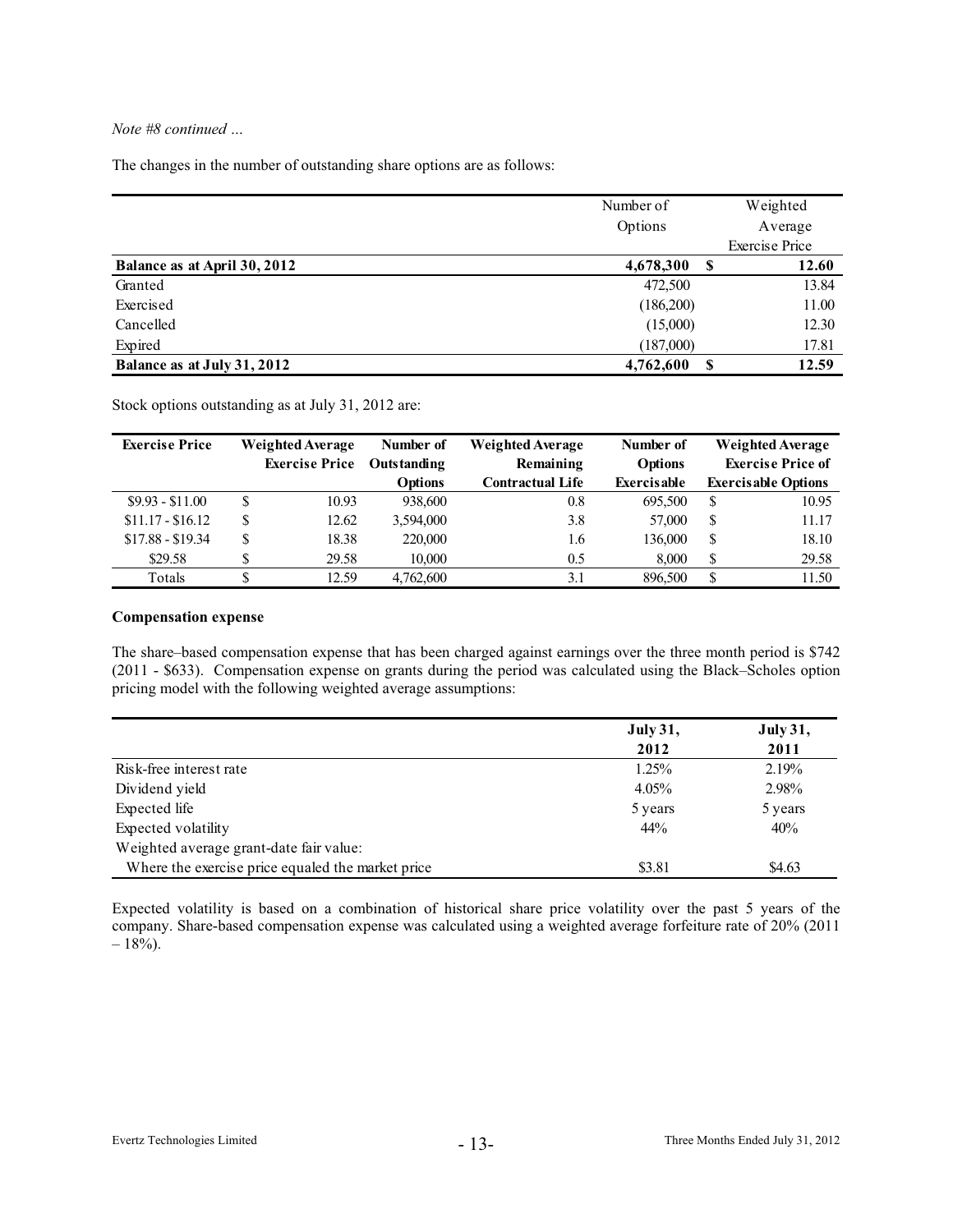#### **9. SEGMENTED INFORMATION**

The Company reviewed its operations and determined that it operates a single reportable segment, the television broadcast equipment market. The single reportable operating segment derives its revenues from the sale of hardware and software solutions including related services, training and commissioning.

|                      | Three month period ended | Three month period ended<br>July 31, 2011 |  |        |  |
|----------------------|--------------------------|-------------------------------------------|--|--------|--|
| Revenue              | July 31, 2012            |                                           |  |        |  |
| <b>United States</b> |                          | 51,915                                    |  | 36,193 |  |
| International        |                          | 36,571                                    |  | 29,797 |  |
| Canada               |                          | 7.475                                     |  | 9,138  |  |
|                      |                          | 95.961                                    |  | 75.128 |  |

|                      | July 31, 2012 |                                  |  |                          |  | April 30, 2012           |  |                 |    |                          |    |                          |
|----------------------|---------------|----------------------------------|--|--------------------------|--|--------------------------|--|-----------------|----|--------------------------|----|--------------------------|
|                      |               | Capital                          |  | Goodwill                 |  | <b>Intellectual</b>      |  | Capital         |    | Goodwill                 |    | <b>Intellectual</b>      |
|                      |               | <b>Property</b><br><b>Assets</b> |  | <b>Assets</b>            |  |                          |  | <b>Property</b> |    |                          |    |                          |
| <b>United States</b> | \$            | 10.717                           |  | -                        |  | $\overline{\phantom{0}}$ |  | 11,956          | \$ |                          |    |                          |
| International        |               | 9.642                            |  | 17,446                   |  | 825                      |  | 10,200          |    | 17.507                   |    | 1,005                    |
| Canada               |               | 21.636                           |  | $\overline{\phantom{a}}$ |  | $\overline{\phantom{0}}$ |  | 19.034          |    | $\overline{\phantom{0}}$ |    | $\overline{\phantom{0}}$ |
|                      |               | 41.995                           |  | 17.446                   |  | 825                      |  | 41.190          |    | 17.507                   | ۵D | 1,005                    |

#### **10. RELATED PARTY TRANSACTIONS**

Balances and transactions between the Company and its subsidiaries, which are related parties of the Company, have been eliminated on consolidation and are not disclosed in this note. Details of transactions between the Company and other related parties are disclosed below.

#### *Related Party Transactions*

Two shareholders each indirectly hold a 10% interest in the Company's leased premises in Ontario. This lease expires in 2019 with a total of \$5,593 committed over the remaining term. During the period, rent paid for the leased principal premises amounted to \$205 (2011 – \$199) with no outstanding amounts due as at July 31, 2012.

The Company also leases property where two shareholders indirectly own 100% interest. This lease expires in 2016 with a total of  $$1,046$  committed over the remaining term. During the period, rent paid was  $$62 (2011 - 60)$  with no outstanding amounts due as at July 31, 2012.

On December 1, 2008 the Company entered into an agreement with two shareholders who each indirectly hold a 20% interest in the Company's leased premises in Ontario. This lease expires in 2018 with a total of \$5,024 committed over the remaining term. During the period, rent paid for the leased principal premises amounted to \$180 (2011 - \$180) with no outstanding amounts due as at July 31, 2012.

On December 15, 2008 the Company entered into a lease agreement with a director who indirectly owns 100% interest. The lease expires in 2013 with a total of \$192 committed over the remaining term. During the period, rent paid was \$34 (2011 - \$32) with no outstanding amounts due as at July 31, 2012.

On May 1, 2009 the Company entered into an agreement with two shareholders who each indirectly hold a 35% interest. This lease expires in 2019 with a total of \$3,085 committed over the remaining term. During the period, rent paid was \$105 (2011 - \$105) with no outstanding amounts due as at July 31, 2012.

These transactions were in the normal course of business and recorded at an exchange value established and agreed upon by related parties.